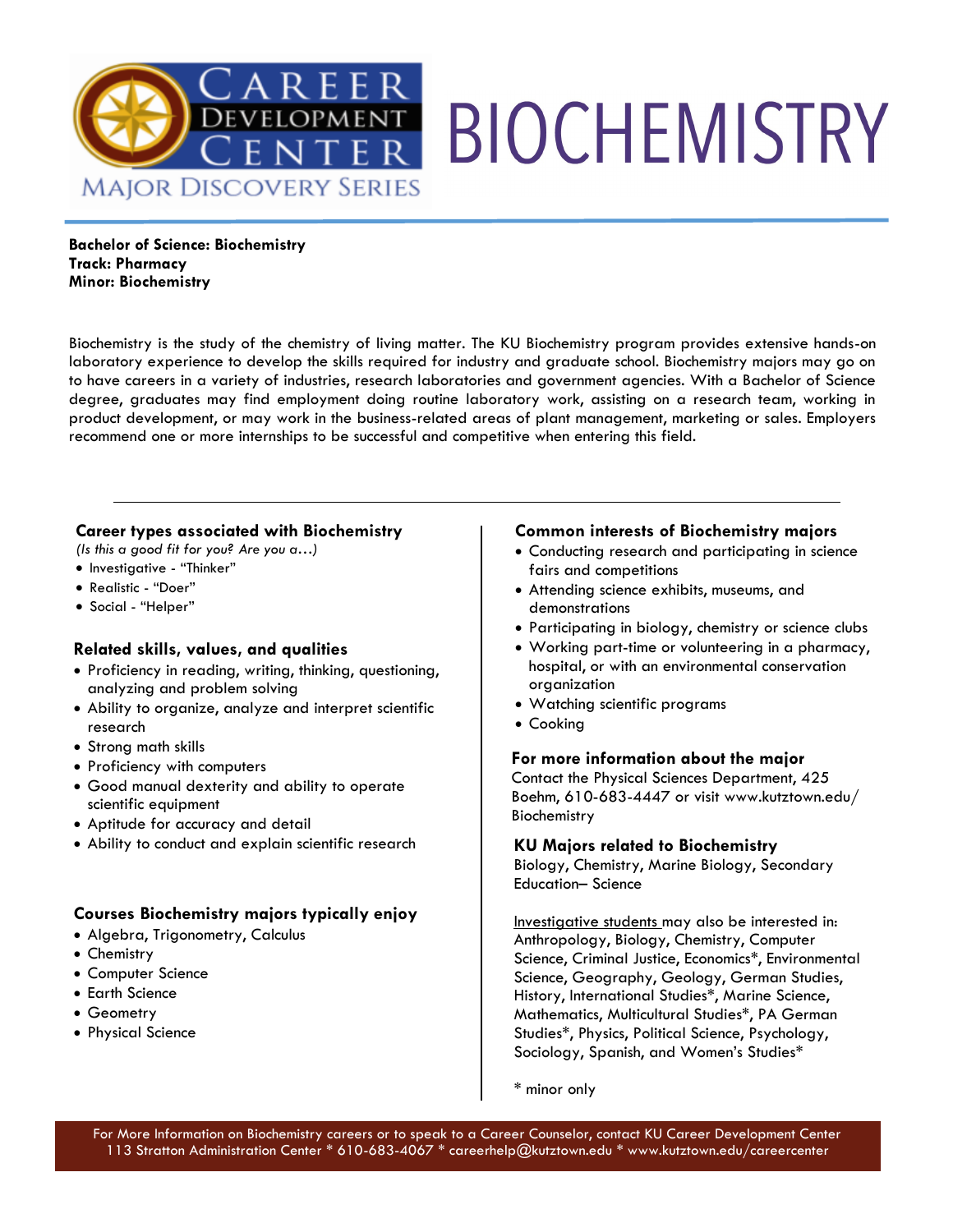# **FOUR STEPS TO SUCCESS**

EXPLORE >DISCOVER >EXPERIENCE >IMPLEMENT

# 1<sup>ST</sup> YEAR

- 2<sup>ND</sup> YEAR
- Enroll in the Career Exploration Certificate.
- Attend info sessions to learn about career development and personal branding.
- Take a career assessment to identify and confirm interests.
- Get involved in campus clubs and organizations.
- Develop basic workplace skills through jobs or volunteer work.
- Talk with professors, family, and friends about career ideas.
- Conduct informational interviews with professionals working in fields of interest.
- Develop a relationship with your professors and faculty advisor.
- Meet with CDC career coach.
- Attend info sessions to learn about resume writing, and externships.
- Confirm your choice of major and consider options for double major or minor.
- Research careers of interest.
- Complete a job shadowing (externship) experience.
- Seek meaningful employment or volunteer work in a field related to your major.
- Explore options for undergraduate research and study abroad.
- Write a resume and have it reviewed by the CDC.
- Manage your online presence.

3RD YEAR

- Enroll in the Career Success Certificate.
- Complete an internship and/or undergraduate research.
- Attend info sessions about internships, interviewing, job search strategies, and grad school.
- Build a LinkedIn profile and continue to monitor your online presence.
- Complete a mock interview.
- Build skills through research projects, part-time employment, and volunteer work.
- Participate in employer panels, site visits & networking events.
- Attend internship & job fairs.
- Take on a leadership role in a student organization or work.
- Consider graduate school options and prepare for admissions tests.
- 4TH YEAR
- Attend your Senior kick-off and other info sessions to prepare for job search/grad school.
- Update your resume and LinkedIn profile.
- Create cover letter drafts.
- Gain experience through internships and/or undergraduate research.
- Secure references for job/grad school applications.
- Create your "30 second" commercial/elevator pitch.
- Meet with CDC to develop job search strategies.
- Research employers.
- Network with professionals through events and social media.
- Join a professional organization in your discipline.
- Attend the senior etiquette luncheon or dinner.
- Participate in job fairs and on-campus interviewing.

## **Sample Career Titles**

Biochemistry majors can be found working in a wide variety of career fields. Here are just some career titles that may be of interest. Please note that some jobs may require further education and training. To learn more about these careers, visit http://online.onetcenter.org or www.bls.gov/oco.

- Agricultural Scientist
- Agronomist
- Anesthesiologist
- Biochemist
- Bioterrorism Expert
- Cepalometric Analyst
- Ceramic Engineer
- Chemical Engineer
- Chemical Oceanographer
- Chemist
- Chemistry Technologist
- Clarifying Plant Operator
- College/High School Teacher
- Color Development Chemist
- Consumer Protection Specialist
- Crime Lab Analyst
- Cytotechnologist
- Dentist
- Dietician
- Environmental Health Specialist
- Environmental/Patent Lawyer
- Food and Drug Analyst
- Forensic Chemist
- Genetic Counselor
- Geneticist
- Hospital Administrator
- Hydrologist
- Industrial Health Engineer
- Industrial Hygienist
- Internist
- Laboratory Assistant/Technician
- Medical Librarian
- Medical Technologist
- Metallurgist
- Molecular Biologist
- Museum/Aquarium Administrator
- Mycologist
- Nuclear Scientist
- Nutritionist
- Occupational Safety Specialist

#### • Patent Examiner

• Perfumer

- Pharmaceutical Sales Rep.
- Pharmacist
- Pharmacologist
- Physician
- Physicist
- Plastics Engineer
- Product Tester
- Quality Assurance Manager

• Wastewater Treatment Chemist • Water Purification Specialist

- Risk Manager
- Soil Scientist

• Technician • Tissue Technologist • Toxicologist • Veterinarian

• System Analyst • Technical Writer

• Wildlife Biologist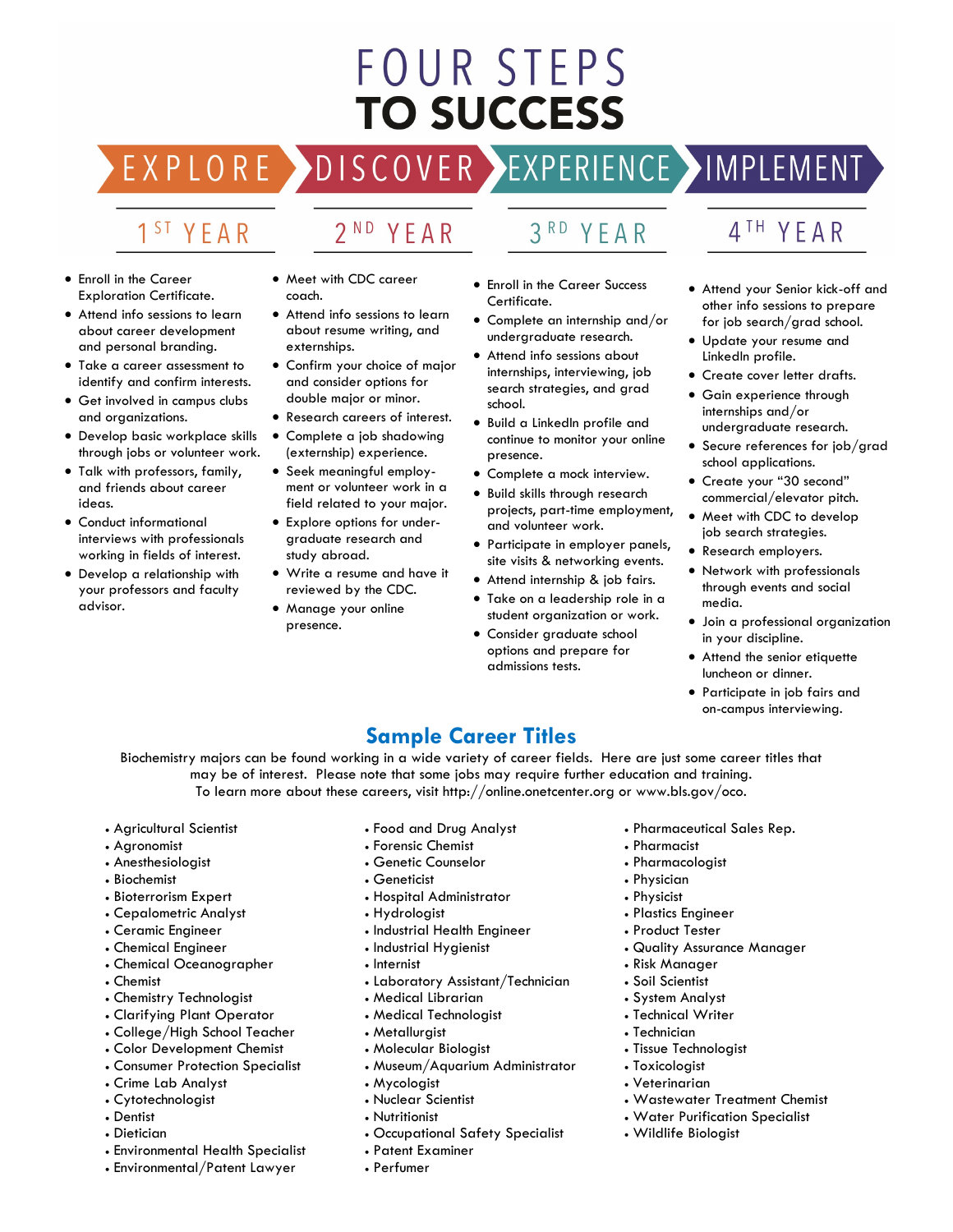### **Common Internship Sites and Employers**

Biochemistry majors often find internships and employment in the following fields/industries.

- Technical Publishers
- Biological Testing Laboratories
- Chemical Companies
- Schools, Colleges, & Universities
- Food Companies/Administration
- Mining Companies
- Pharmaceutical Companies
- Research Organizations
- State & Federal Government
- Zoos & Ecological Organizations

 Handshake is the primary online resource ii handshake for preparing and connecting students and alumni with employers. **www.kutztown.edu/handshake**

#### **Useful Websites for Biochemistry Majors**

Whether you are researching related career fields, applying for internships or jobs, or planning to join a professional association, these websites are for you!

#### **Industry/Employment Information Job/Internship Search Sites**

Careers in Federal Government www.makingthedifference.org

Careers Resources for STEM www.careercornerstone.org

Chemical Week Magazine www.chemweek.com

CIRRUS—Chemistry Internet Resource for Research cirrus.chem.plu.edu

ChemWeb.com chemweb.com

Chemical Elements chemicalelements.com

Journal of Chemical Education jchemed.chem.wisc.edu

Life Sciences World www.lifesciencesworld.com

National Academies www.nas.edu

Pharma. Research & Manufacturing www.phrma.org

BioSpace www.biospace.com

**BioPharmGuy** http://biopharmguy.com

Chemistry Jobs chemistryjobs.com

Environmental Careers World Job Bank www.environmentaljobs.com

Medical Jobs www.medicaljobs.org

MedZilla www.medzilla.com

New Scientist Jobs www.newscientistjobs.com

Science Careers www.sciencecareers.org

LinkedIn Jobs www.linkedin.com/jobs

#### **Professional Associations**

American Academy of Forensic Science www.aafs.org

American Association for the Advancement of Science www.aaas.org

American Assoc. of Clinical Chemistry www.aacc.org

American Chemical Society www.acs.org

American Institute of Chemists www.theaic.org

American Society for Biochemistry and Molecular Biology www.asbmb.org

Biotechnology Industry Organization www.bio.org

Council for Chemical Research www.ccrhq.org

The National Academies www.nas.edu

#### **Related Area Employers**

Aptagen, BioSpectra, Borough of Kutztown Water Department, Carpenter Technology, DaVinci Science Center, East Penn Manufacturing, Eurofins Scientific, EnerSys, Environmental Protection Agency, International Flavors and Fragrances, Lehigh County Authority, Lubrizol Life Sciences, NSF-Research Experience for Undergraduates, Merck & Co., M.J. Reider Associates, Nestle Waters, Olympus Corporation, PA-Department of Environmental Protection, Pfizer, Suburban Testing Labs, Teva Pharmaceuticals, Quaker Chemical, Wacker Chemical